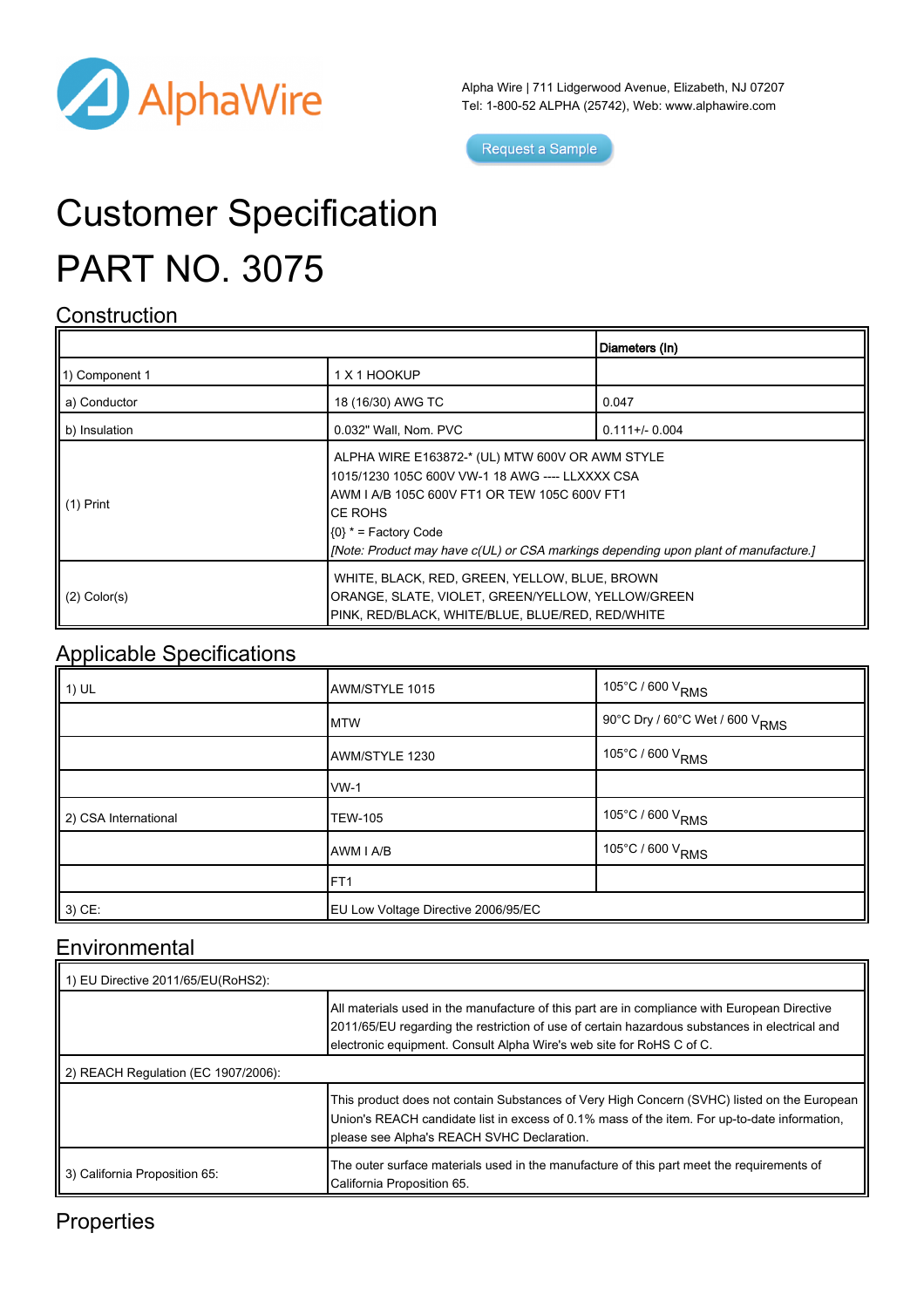| Physical & Mechanical Properties |                                 |  |
|----------------------------------|---------------------------------|--|
| 1) Temperature Range             | -40 to $105^{\circ}$ C          |  |
| 2) Bend Radius                   | 5X Cable Diameter               |  |
| 3) Pull Tension                  | 12.6 Lbs, Maximum               |  |
| <b>Electrical Properties</b>     | (For Engineering purposes only) |  |
| 1) Voltage Rating                | 600 V <sub>RMS</sub>            |  |
| 2) Inductance                    | 0.07 µH/ft, Nominal             |  |
| 3) Conductor DCR                 | 7.1 Ω/1000ft @20°C, Nominal     |  |

#### **Other**

| Packaging     | Flange x Traverse x Barrel (inches)           |
|---------------|-----------------------------------------------|
| a) 1000 FT    | $6.5 \times 6 \times 1.875$ Continuous length |
| b) 1000 FT UK | $6.5 \times 6 \times 1.875$ Continuous length |
| c) 500 FT     | 6.5 x 4 x 2.5 Continuous length               |
| d) 100 FT UK  | 3.5 x 3 x 1.125 Continuous length             |
| e) 100 FT     | 6.5 x 2 x 1.875 Continuous length             |
|               | [Spool dimensions may vary slightly]          |
| <b>Notes:</b> |                                               |
|               |                                               |

|a) Certain colors and put-ups are available as a special order only, minimums may apply.

[www.alphawire.com](http://www.alphawire.com)

Alpha Wire | 711 Lidgerwood Avenue, Elizabeth, NJ 07207 Tel: 1-800-52 ALPHA (25742)

Although Alpha Wire ("Alpha") makes every reasonable effort to ensure their accuracy at the time of publication, information and specifications described herein are subject to errors or omissions and to changes without notice, and the listing of such information and specifications does not ensure product availability.

Alpha provides the information and specifications herein on an "AS IS" basis, with no representations or warranties, whether express, statutory or implied. In no event will Alpha be liable for any damages (including consequential, indirect, incidental, special, punitive, or exemplary) whatsoever, even if Alpha had been advised of the possibility of such damages, whether in an action under contract, negligence or any other theory, arising out of or in connection with the use, or inability to use, the information or specifications described herein.

#### ALPHA WIRE - CONFIDENTIAL AND PROPRIETARY

Notice to persons receiving this document and/or technical information. This document is confidential and is the exclusive property of ALPHA WIRE, and is merely on loan and subject to recall by ALPHA WIRE at any time. By taking possession of this document, the recipient acknowledges and agrees that this document cannot be used in any manner adverse to the interests of ALPHA WIRE, and that no portion of this document may be copied or otherwise reproduced without the prior written consent of ALPHA WIRE. In the case of conflicting contractual provisions, this notice shall govern the status of this document. ©2013 ALPHA WIRE - all rights reserved.